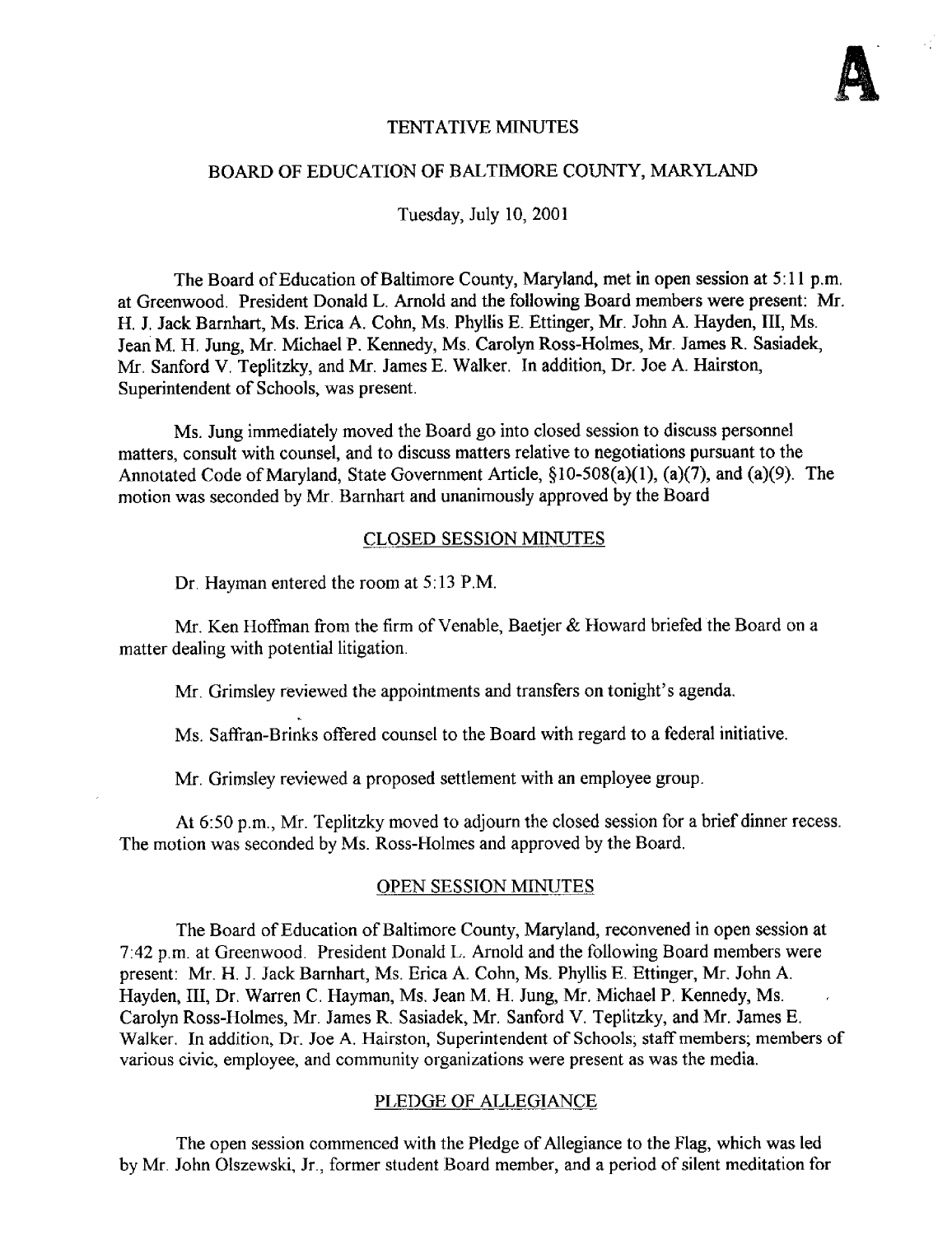## OPEN SESSION MINUTES (Cont.)

those who have served education in the Baltimore County Public Schools, in particular for Mr. William Sartorius, former Superintendent of Baltimore County Public Schools.

#### **MINUTES**

Ms . Ross-Holmes corrected the Report of the Retreat, April 29, 2001, to reflect her presence at the meeting. Hearing no further additions or corrections to the Report of the Retreat, April 29, 2001, and to the open and closed session minutes of June 12, 2001, Mr. Arnold declared the minutes approved as presented.

#### PERSONNEL MATTERS

On motion of Mr. Barnhart, seconded by Mr. Sasiadek, the Board approved the personnel matters as presented on Exhibits B, C, D, E, E-1, and F. (Copies of the exhibits are attached to the formal minutes .)

## ELECTION OF OFFICERS, 2001-2001

Mr. Arnold asked Dr. Hairston to preside during the election of the President of the Board of Education of Baltimore County. Dr. Hairston asked for nominations for the office of president. Mr. Kennedy nominated Mr. Arnold. Ms. Ettinger seconded the nomination. Mr. Walker moved nominations for the office of President be closed. Dr. Hayman seconded the motion. The motion to elect Mr. Arnold was passed by unanimous consent.

Mr. Arnold assumed the chair and requested nominations for the office of Vice President. Ms. Ettinger nominated Mr. Sasiadek. The nomination was seconded by Mr. Kennedy. Mr. Teplitzky nominated Mr. Hayden. The nomination was seconded by Mr. Barnhart. Mr. Walker nominated Dr. Hayman. The nomination was seconded by Ms. Ross-Holmes. Mr. Barnhart moved nominations be closed. The motion was seconded by Mr . Walker.

On the first ballot, there were six (6) votes for Mr. Sasiadek, three (3) votes for Mr. Hayden, and three (3) votes for Dr. Hayman. Mr. Kennedy, Mr. Sasiadek, Ms. Jung, Ms. Ettinger, Mr. Arnold, and Ms. Cohn voted for Mr. Sasiadek; Mr . Hayden, Mr. Barnhart, and Mr. Teplitzky voted for Mr. Hayden; and Dr. Hayman, Mr. Walker, and Ms. Ross-Holmes voted for Dr. Hayman. Since a majority of Board members did not vote for any one candidate, a second vote was taken.

On the second ballot, there were seven (7) votes for Mr. Sasiadek (Ms. Cohn, Ms. Ettinger, Mr. Arnold, Mr. Kennedy, Mr. Sasiadek, Ms. Jung, and Ms. Ross-Holmes), three (3) votes for Mr. Hayden (Mr. Barnhart, Mr. Hayden, and Mr. Teplitzky), and two (2) votes for Dr. Hayman (Dr. Hayman and Mr. Walker). The motion to elect Mr. Sasiadek as Vice President of the Board of Education was passed by <sup>a</sup> vote of 7-3-2 .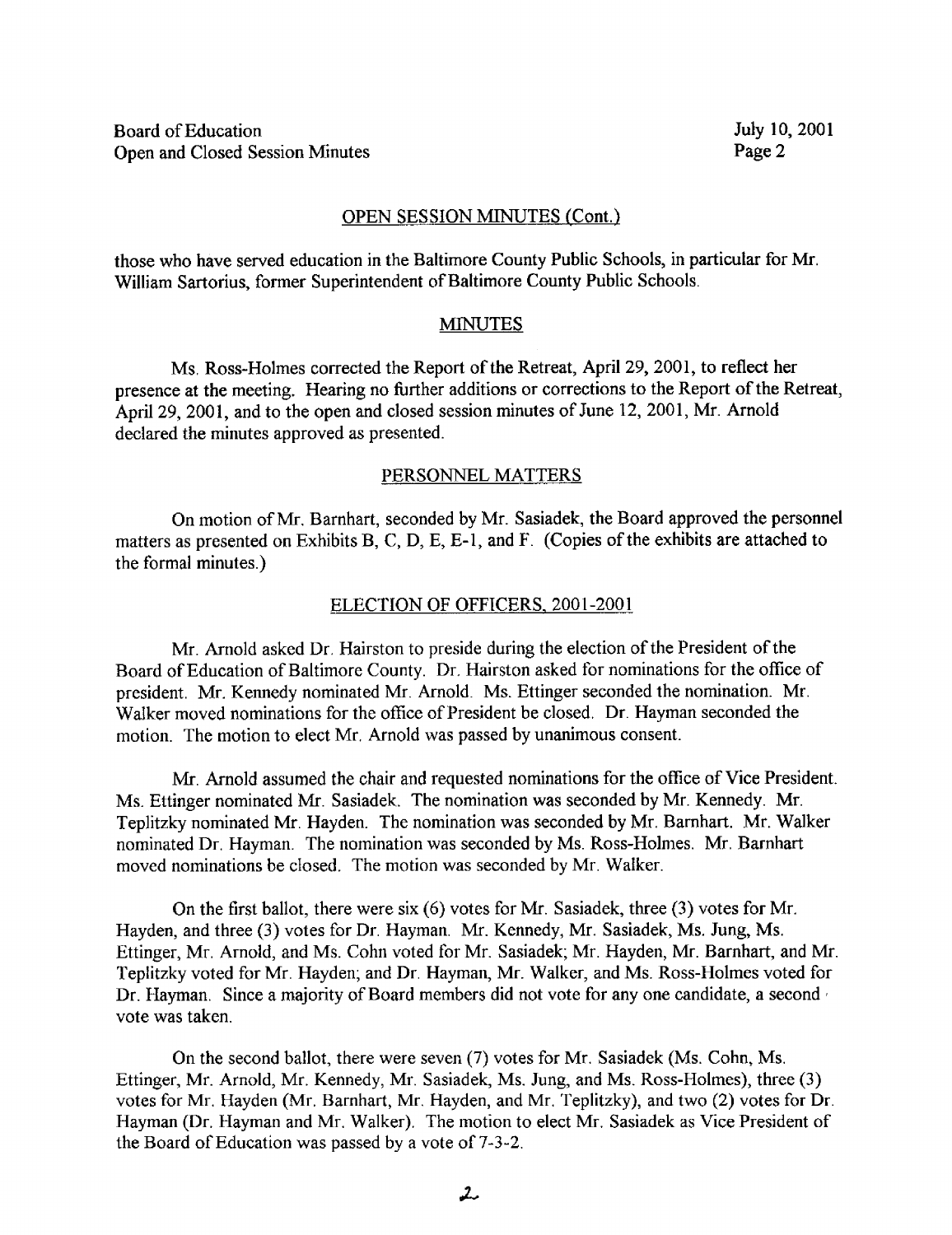# ELECTION OF OFFICERS (Cont.)

Mr. Arnold presented Ms . Ettinger with flowers and a Certificate of Appreciation for her service to the Board the last two years as its vice president.

Mr. Barnhart left the room at <sup>8</sup> :00 p.m.

#### SUPERINTENDENT'S REPORT

Dr. Hairston informed the Board and public of the highly successful Principals' Academy held recently at Rocky Gap. Dr. Hairston stated this retreat was designed for principals by principals. He also noted the attendance of Board member Jung at the retreat.

## CONTRACT AWARDS

Mr. Kennedy pulled items <sup>2</sup> and <sup>7</sup> for further discussion. On motion of Ms. Cohn, seconded by Mr. Walker, the Board approved items 1, 3-6, 8, and 9.

- <sup>l</sup> . Calculator Probes
- 3. Contracted Services: Well Water Treatment, Inspection, and Sampling
- 4 . Food Service: Electronic Money Counter Machines
- <sup>5</sup> . Food Service: Wire Shelving Units
- 6. Music: School Instrumental Repair Services
- 8. Vehicle Towing Services Extension
- 9.  $403(b)$  Plan Providers Extension

#### Item 2

Mr. Kennedy asked for clarification about the non-public school children that receive Title <sup>I</sup> services. Ms. Cassell stated children receiving these services reside in Title <sup>I</sup> eligible communities and are selected by teachers and administrators of their individual schools. She also explained for Dr. Hayman how the non-public schools are selected . In response to a question from Mr. Walker, Ms. Cassell indicated that student selection is based on free lunch eligibility and academic need .

On motion of Mr. Kennedy, seconded by Mr. Walker, the Board approved item  $2-$ Contracted Services: Title One Program for Non-Public Schools.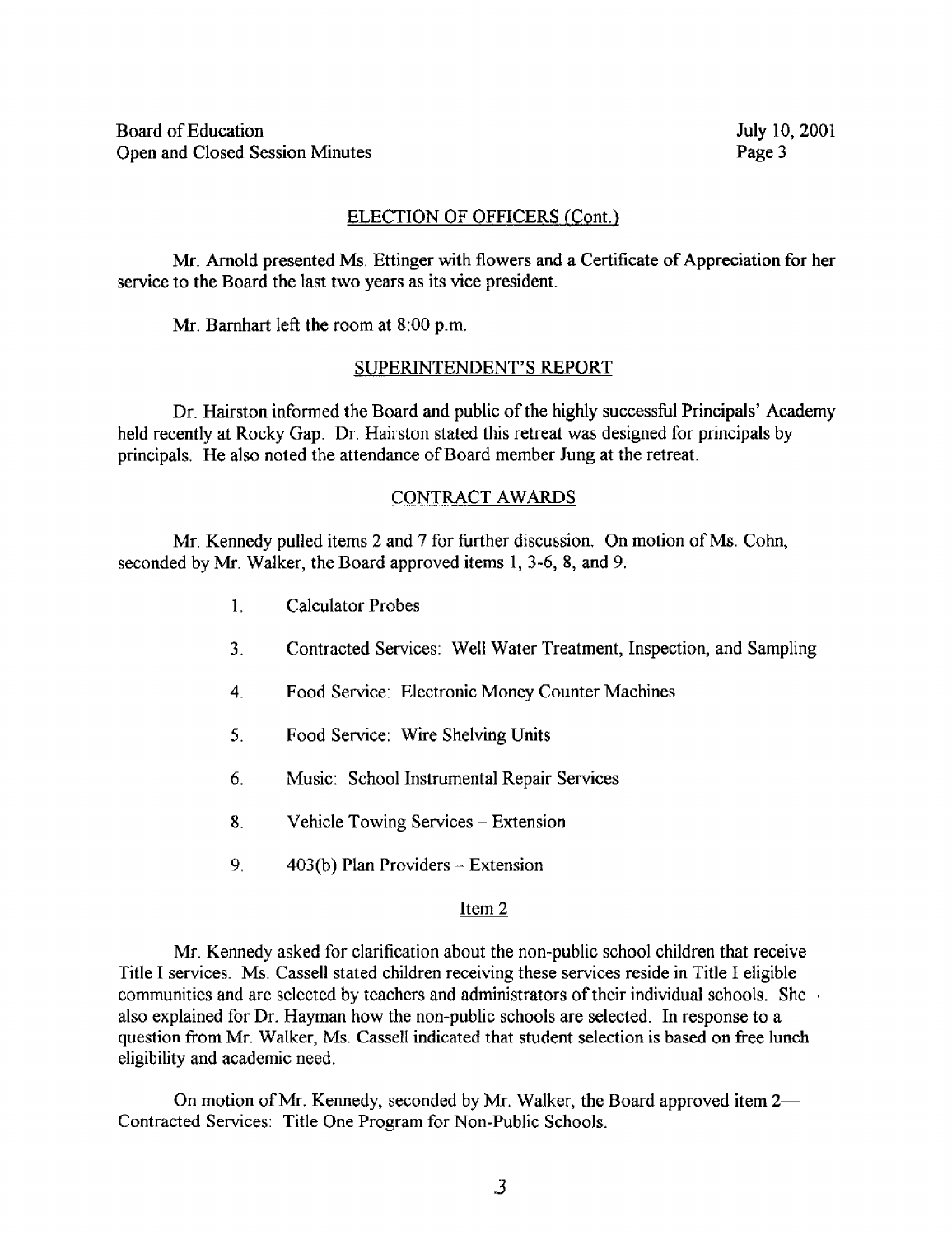## CONTRACT AWARDS (Cont.)

#### Item 7

Mr. Kennedy noted that while he supports the idea of private duty nurses for special education students needing this service, he objects to funds not being provided for federal mandates.

On motion of Mr. Kennedy, seconded by Dr. Hayman, the Board approved item 7—<br>Private Duty Nurses (Special Education Students) – One-Year Extension.

#### BUILDING COMMITTEE

The Building Committee, represented by Mr. Kennedy, recommended approval of items 1-42 . Ms. Cohn pulled items 9, 13, and 15; Mr. Hayden pulled items <sup>17</sup> and 39; and Mr. Walker pulled items 8, 28, and 14. The Board approved recommendations 1-7, 10-12, 16, 18-38, and 40-42 .

- <sup>1</sup> . IT Cabling for Major Maintenance Renovation Projects Bear Creek Elementary and Middlesex Elementary Schools
- 2. IT Cabling for Major Maintenance Renovation Projects Chase Elementary and Dundalk Elementary Schools
- 3 . IT Cabling for Major Maintenance Renovation Projects Featherbed Lane Elementary, Hampton Elementary, and Lutherville Laboratory Schools
- 4. IT Cabling for Major Maintenance Renovation Projects Middleborough Elementary and Victory Villa Elementary Schools
- 5. Reroofing Project Chatsworth School
- 6. Reroofing Project Fifth District Elementary School
- 7. Reroofing Project Franklin Elementary School
- 10. Reroofing Project -- Seneca Elementary School
- 11. Reroofing Project Stemmers Run Middle School
- 12. Reroofing Project Victory Villa Elementary School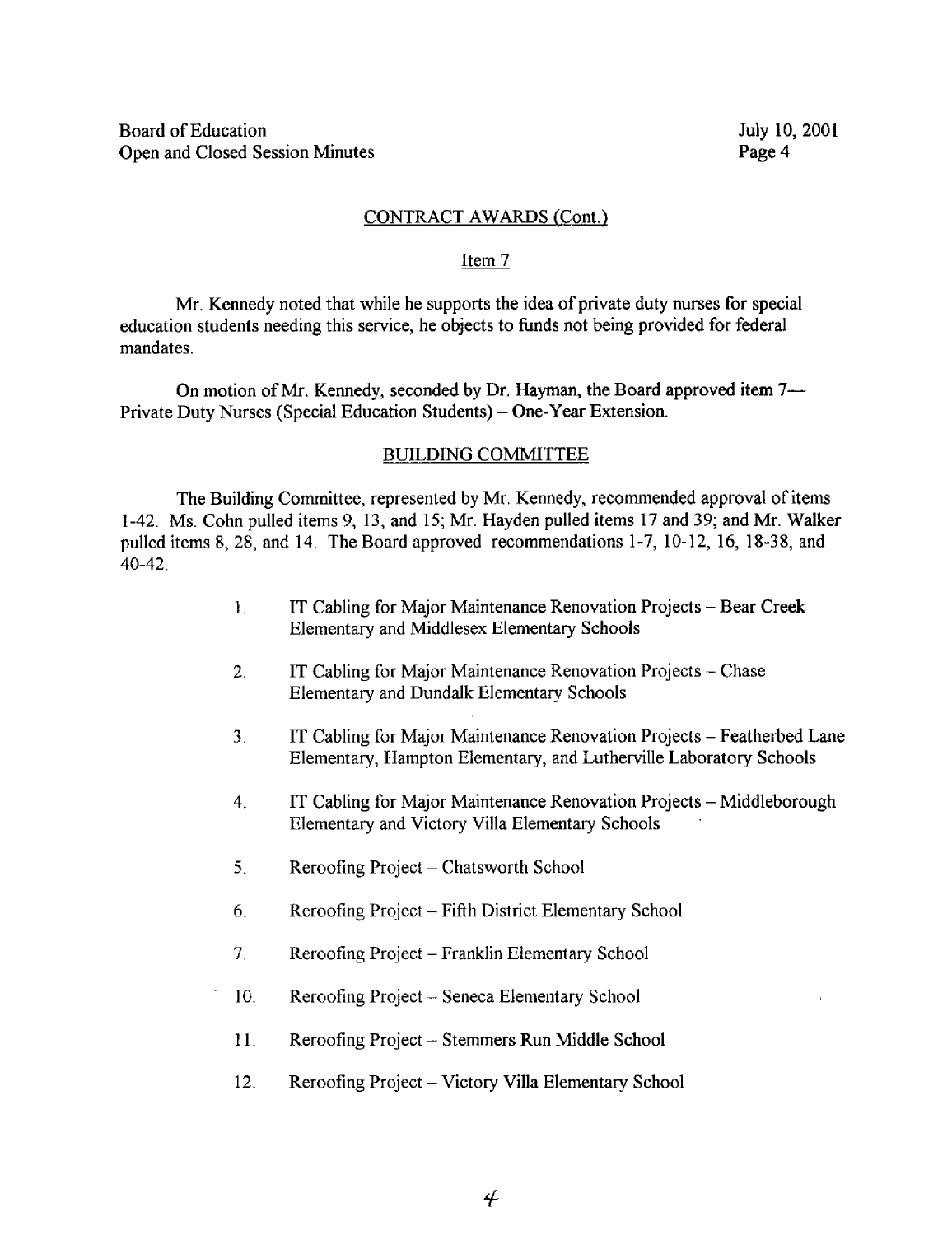# BUILDING COMMITTEE (Cont.)

- 14. Post-Construction Cleaning New Town Elementary School
- 16. Welding Shop Renovations Overlea High School
- 17. Cafeteria Addition and Renovations Stoneleigh Elementary School
- 18 . Electrical Service Upgrade Wellwood International School
- <sup>19</sup> . Emergency Award of Contract New Chiller McCormick Elementary School
- 20. Various Construction Contracts for New Addition -- Woodlawn High School
- 21. Electrical Connection for Portable Classrooms Owings Mills High School
- 22 . Fee Acceptance Consultant Design Services for Major Maintenance Renovations -- Seven Oaks Elementary School
- 23 . Fee Acceptance Construction Administration Services for Reroofing Project - Edmondson Heights Elementary School
- 24 . Fee Acceptance Construction Administration Services for Reroofing Project - Stemmers Run Middle School
- 25. Fee Acceptance Inspection Services for Reroofing Project Chatsworth School
- 26. Fee Acceptance Inspection Services for Reroofing Project Fifth District Elementary School
- 27 . Fee Acceptance Inspection Services for Reroofng Project Franklin Elementary School
- 29. Fee Acceptance Inspection Services for Reroofing Project Sandalwood Elementary School
- 30 . Fee Acceptance Inspection Services for Reroofing Project Seneca Elementary School
- 31. Fee Acceptance Inspection Services for Reroofing Project Stemmers Run Middle School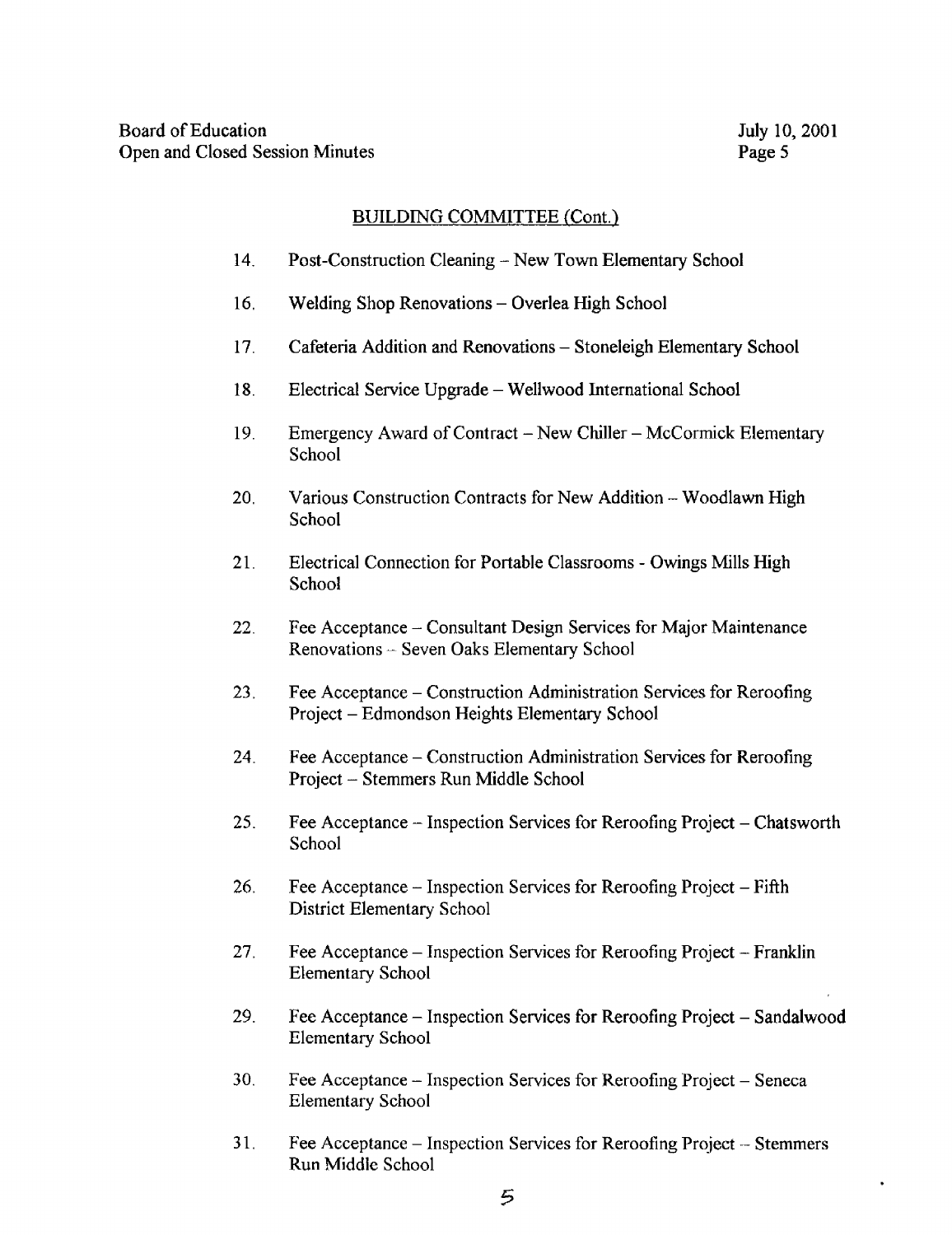## BUILDING COMMITTEE (Cont.)

- 32. Fee Acceptance Inspection Services for Reroofing Project Victory Villa Elementary School
- 33. Fee Acceptance -- Roofing Inspection Services -- Various Schools
- 34 . Change Order Consultant Design Services for Major Maintenance Renovation Program - Bedford Elementary School
- 35 . Change Order Consultant Design Services for Major Maintenance Renovation Program - Wellwood International School
- 36. Change Order -- Systematic Renovations -- Middle River Middle School
- 37. Change Order Design Services for Systemic Renovations Deep Creek Middle School
- 38. Change Order Window Replacement Woodlawn High School
- 39. Change Order Construction Inspection Services for Major Maintenance Renovation Program -- Various Schools
- 40. Change Order Painting Contract New Town Elementary School
- 41. Request to Declare Former Ridge School Site Surplus
- 42. Conveyance of Property Sparks Elementary School

## Items 8 and 28

# Mr. Walker asked if the school system owned the building (Loch Raven Shop) to which Mr. Cassell responded affirmatively.

With regard to Item 28, Mr. Walker asked if it was standard procedure to hire roofing inspectors for such projects . Mr. Cassell indicated with the large number of roofing jobs, additional assistance is needed. Mr. Walker also inquired about the responsibilities of on-call inspectors and to whom they report.

Mr. Hayden noted that <sup>a</sup> substantial amount ofwork was being recommended for one contractor and asked about their ability to provide daily on-call services. Mr. Cassell stated we require each of the on-call contractors to provide resumes of the inspectors that will be on site. (The inspector is subject to our approval.) We monitor the inspectors on <sup>a</sup> regular basis .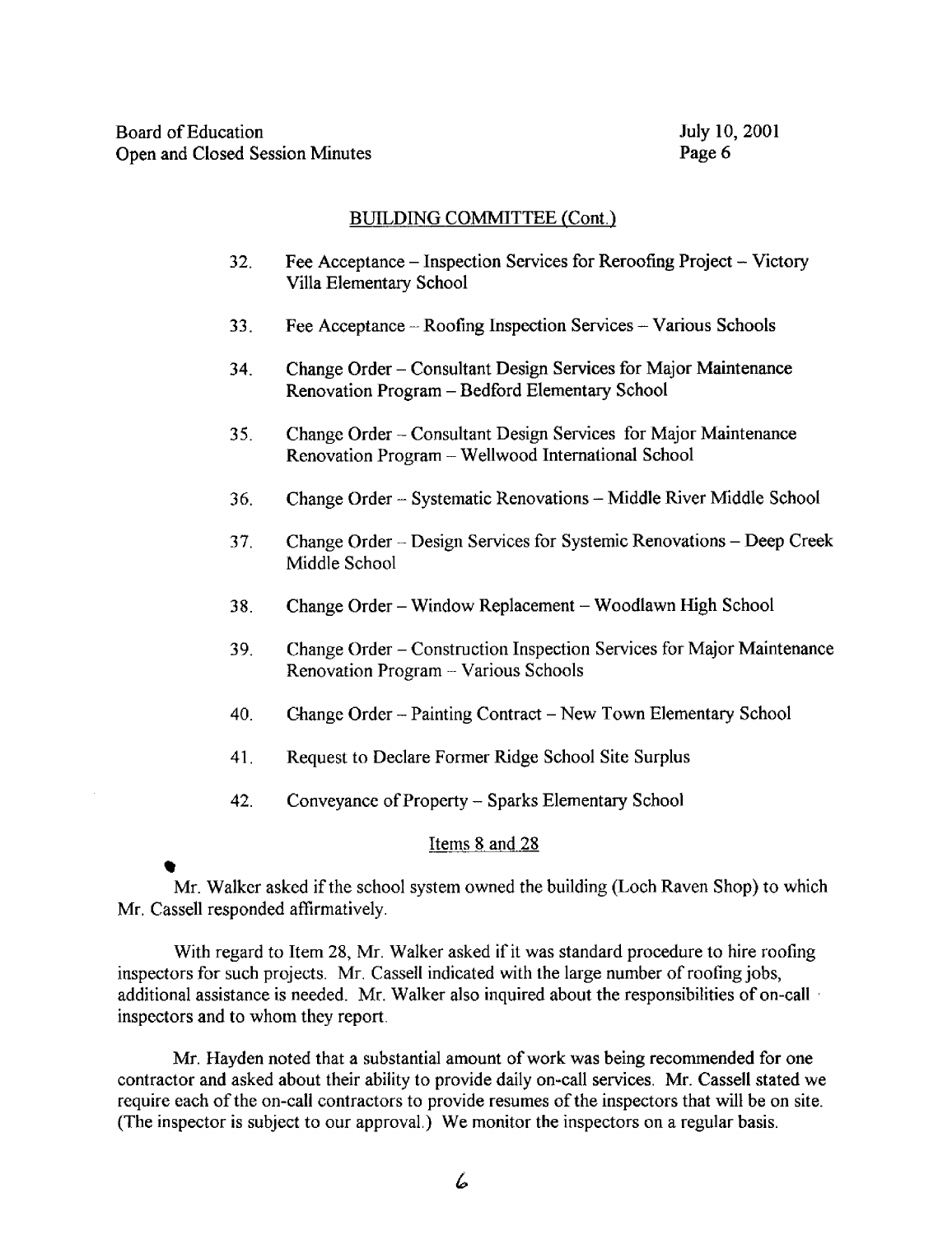# BUILDING COMMITTEE (Cont.)

The inspectors are required to fill in standard inspection forms signifying they are on site. In some cases, there are contract administrators who are working on the job also, which also provides another check. In response to Mr. Hayden's inquiry about this particular firm being able to supply inspectors to these sites, Mr. Cassell responded affirmatively .

As recommended by the Building Committee, the Board approved items <sup>8</sup> and 28.

- 8. Reroofing Project Loch Raven Shop
- 28. Fee Acceptance Inspection Services for Reroofing Project Loch Raven Shop

# Items 9, 13, and 15

With respect to item 9, Ms. Cohn inquired about a discrepancy in the narrative and the bid summary regarding the low bidder. Mr. Damron indicated <sup>a</sup> typographical error had been made and will be corrected.

Regarding item 13, Ms. Cohn asked if the wall project was necessary for the other renovations to occur. Mr. Cassell noted that walls are being constructed in the open space science lab areas to make the actual science labs in accordance with current labs. He noted that when the walls are in for the science labs, it will create walls for other areas.

With regard to item 15, Ms. Cohn asked if the playground equipment was ADA compliant, to which Mr. Cassell responded affirmatively.

As recommended by the Building Committee, the Board approved items 9, 13, and 15.

- 9 . Reroofing Project Sandalwood Elementary School
- 13. Science Lab Renovations/Walls Project -- Chesapeake High School
- 15. Accessible Route to Playground Norwood Elementary School

# Item 14

Mr. Walker inquired if pooling of in-house custodial staff had been considered. Mr. Cassell said it had but because of a heavy summer work schedule, it was deemed impractical .

As recommended by the Building Committee, the Board approved item 14.

14. Post-Construction Cleaning - New Town Elementary School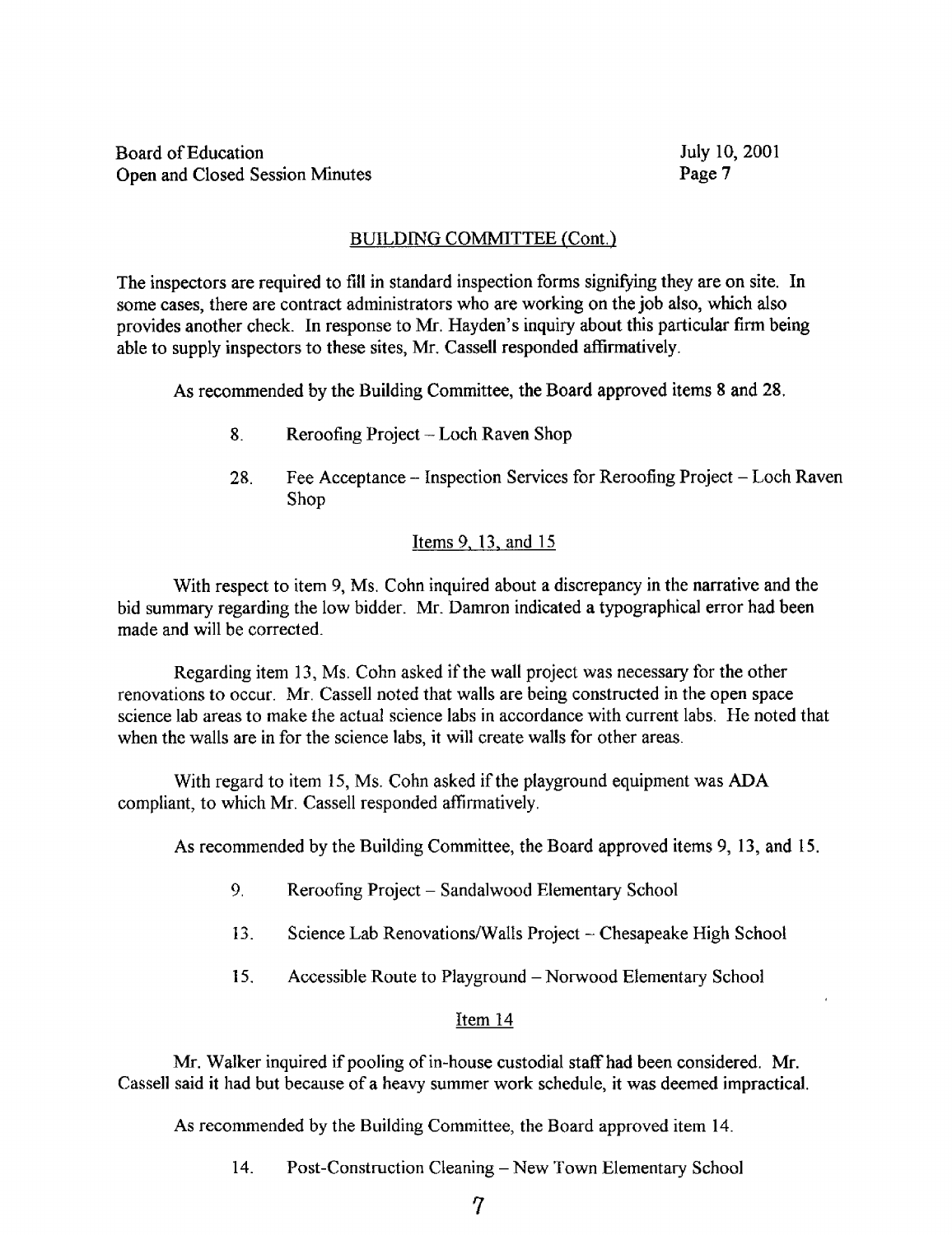## Items 17 and 39

As recommended by the Building Committee, the Board approved items 17 and 39. Mr. Hayden abstained from voting and discussion on these items.

- 17. Cafeteria Addition and Renovations Stoneleigh Elementary School
- 39. Change Order Construction Inspection Services for Major Maintenance Renovation Program - Various Schools

#### AFSCME SETTLEMENT

On motion of Mr. Teplitzky, seconded by Mr. Kennedy, the Board approved an agreement between the American Federation of State, County, and Municipal Employees and the Board of Education of Baltimore County.

#### ANNOUNCEMENTS

Mr. Arnold made the following announcements:

- $\triangleright$  On Wednesday, July 11, 2001, the Board will conduct a work session beginning at 6:30 p.m. at Greenwood. The topic for the work session will be "Reorganization Update."
- $\triangleright$  The next regularly scheduled meeting of the Board of Education of Baltimore County will be held on Tuesday, August 14, 2001, at Greenwood. The meeting will begin with an open session at approximately 5:45 p.m. After the Board adjourns to meet in closed session, followed by a brief dinner recess, the open meeting will reconvene at approximately 7:30 p.m. The public is welcome at all open sessions.
- $\triangleright$  On Wednesday, August 15, 2001, the Board will conduct a work session beginning at 6:30 p.m. at Greenwood. The topic for the work session will be announced at a later date.

Mr. Arnold informed the audience of the various sessions in which Board members had participated earlier in the afternoon.

#### PUBLIC COMMENT

Delegate Robert Zirkin updated the Board and the public on the summer school initiative . He stated the federal government has given Baltimore and Prince George's Counties Public Schools an additional \$448,000 for summer school programs this year. He also noted that due to the efforts of Dr. Poff, Mr. Rauenzahn, and others, Baltimore County's summer school programs are being recognized nationally as a model. Additional money is being requested for next year.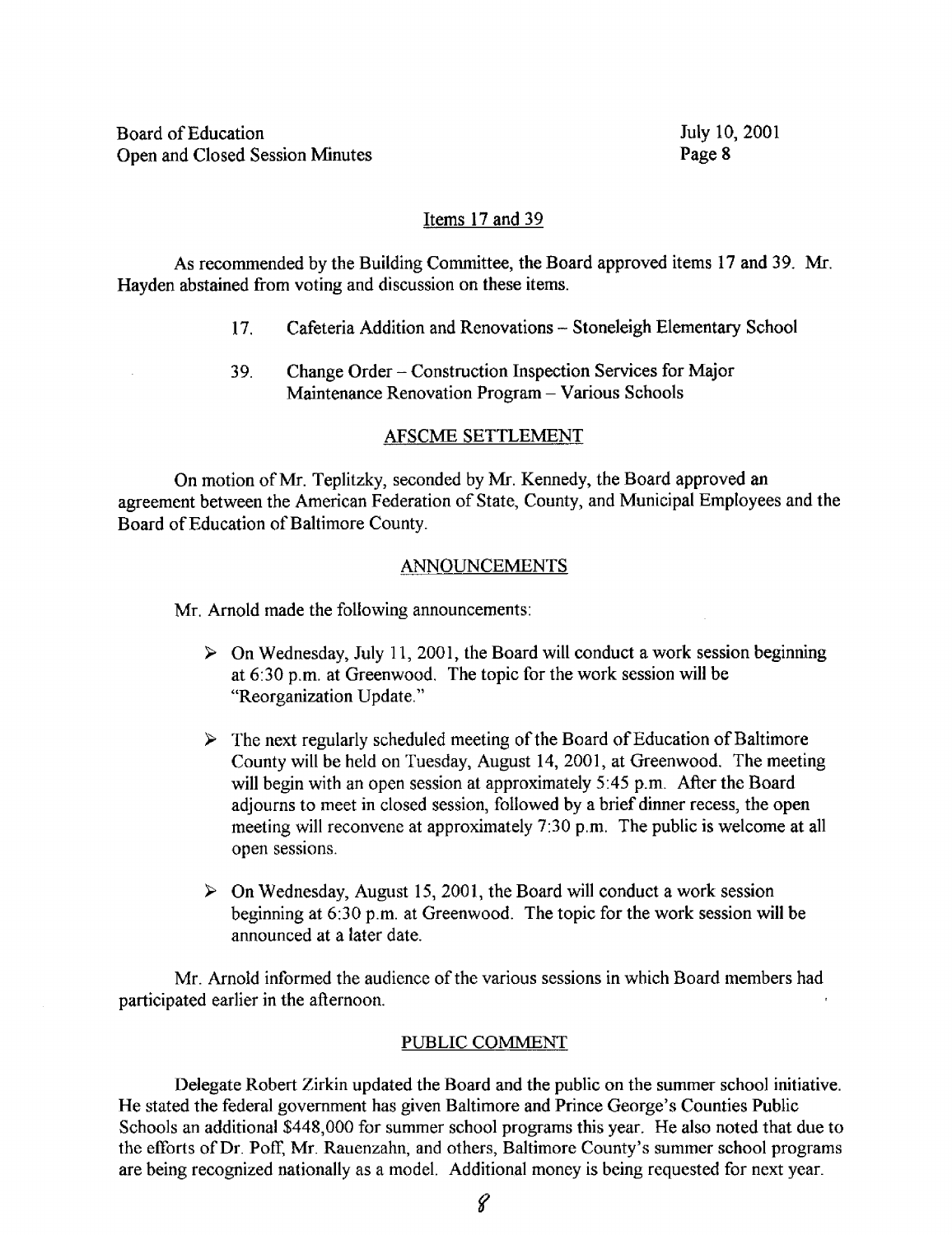#### PUBLIC COMMENT (Cont.)

Delegate Zirkin announced a community meeting at Owings Mills High School has been scheduled where the topic will be a new middle school in the Owings Mills area. He expressed his concern at the large number of students in the area's middle schools and noted there are 25 construction sites in the Owings Mills area that have not yet been started. Delegate Zirkin informed the Board that children in his community go to four different schools. The delegate requested that the Board, during this budget cycle, consider the purchase of a site for a middle school in the Owings Mills area.

Mr. Arnold thanked Delegate Zirkin for his support of the summer school initiative and expressed the Board's appreciation for his efforts .

Ms . Jasmine Shriver, <sup>a</sup> representative of the Citizens' Advisory Committee for Special Education, noted the recent MGT study reported that Baltimore County Public Schools returned almost \$1 .5 million in grant money over the last two years . Of that amount, \$700,000 was in IDEA grant money. She requested that the school system use all of the federal grant money and noted how difficult it is to secure federal funds.

Ms . Meg O'Hare, Chair of the Northeast Area Educational Advisory Council, informed the Board of the sharing of concerns during a meeting at the Curriculum Workshop today. She was pleased to see the dialogue among the participants and shared the hope that we are learning to work together as well as learning to share talents and opinions. Ms. O'Hare expressed her confidence that Baltimore County Public Schools will become the best school system in the country.

Ms. Felicia Maxsam, <sup>a</sup> representative of the Minority Achievement Advisory Group (MAAG), noted the group is successfully expanding its membership to include representatives of various racial ethnic groups to focus on issues relating to minority and poor students. During 2001-02, the group plans to continue to monitor progress made by various offices in addressing topics related to students, especially minority and poor students. They will concentrate on the "gross disparity" in suspensions and expulsions along racial lines. They will also investigate minority representation in special education and gifted and talented programs. MAAG also plans to focus on the role of the new Assessment Office. Ms. Maxsam stated MAAG will present its recommendations to the Superintendent and the Board. She complimented Dr. Hairston on his reorganization plan, and distributed copies of an article regarding Howard County's plan to reorganize.

Ms. Laura Nossel, President of the PTA Council of Baltimore County, congratulated Mr. Arnold and Mr. Sasiadek on their election to the offices of President and Vice President, respectively. She recognized the Baltimore County students who participated in the opening ceremonies of the recent national convention . Ridge Ruxton School was recognized for its parent involvement program, and Perry Hall Middle School received recognition for its PTA newsletter. She spoke of her attendance at a speech given by Dr. Ben Carson, as well as a workshop conducted by a national prize-winning principal. Ms. Nossel stated a PTA charter was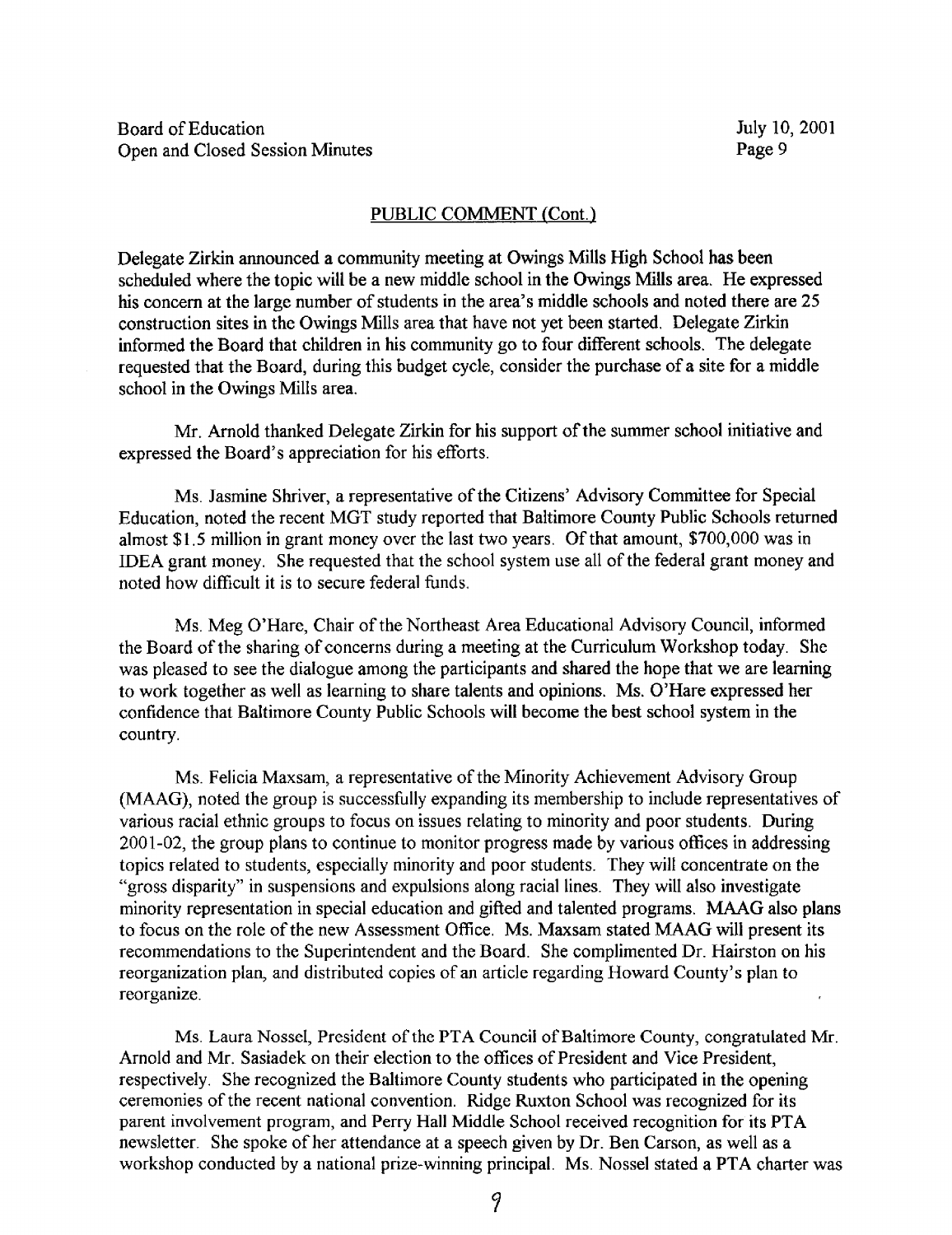# PUBLIC COMMENT (Cont.)

recently awarded to Dogwood Elementary School and noted the process has begun to establish a PTA unit at New Town Elementary School. She also shared <sup>a</sup> concern from <sup>a</sup> local unit regarding teachers who are not encouraging their students to participate in the Pledge of Allegiance.

Mr. Mark Beytin, President of the Teachers' Association of Baltimore County, congratulated Mr. Arnold and Mr. Sasiadek and thanked Ms. Cohn for her outstanding service to the Board. He also thanked Delegate Zirkin for his strong focus on Baltimore County Public Schools. Mr. Beytin informed the Board of his attendance at the recent NEA Convention in California, where high stakes and mandated testing was <sup>a</sup> major topic of discussion. Mr. Beytin stated there is a great fear that use of one high stakes test in a state will be the major determining factor of the success of students. He also stated there is fear of the repercussions of the nationally mandated 1st-8<sup>th</sup> grade testing proposed by the Bush administration. Mr. Beytin expressed his feelings on testing and, finally, read excerpts from a commentary by Sandra Feldman.

Mr. Rodger Janssen expressed his concern about the direction the administration has taken and suggested parents keep a watchful eye. He also voiced his concern about decisions made without information.

Ms. Kathy Beard, <sup>a</sup> Sussex Elementary School parent, shared her concern about the delay in having windows replaced at the school due to asbestos and lead.

Ms. Phyllis Bloom, a Franklin High School parent and resident of the Reisterstown-Owings Mills area, voiced her concern about the critical need in the area for a middle school. She asked the Board to consider purchasing a site in Owings Mills for a middle school.

Mr. Arnold thanked everyone for his or her support during his last two years as president. He noted that there is much to be done this coming school year as well as goals and issues to be dealt with.

At 9:01 p.m., Mr. Hayden moved to adjourn the open session. The motion was seconded by Ms. Ross-Holmes and approved by the Board.

Respectfully submitted,

Joe A. Hairston Secretary-Treasurer

dz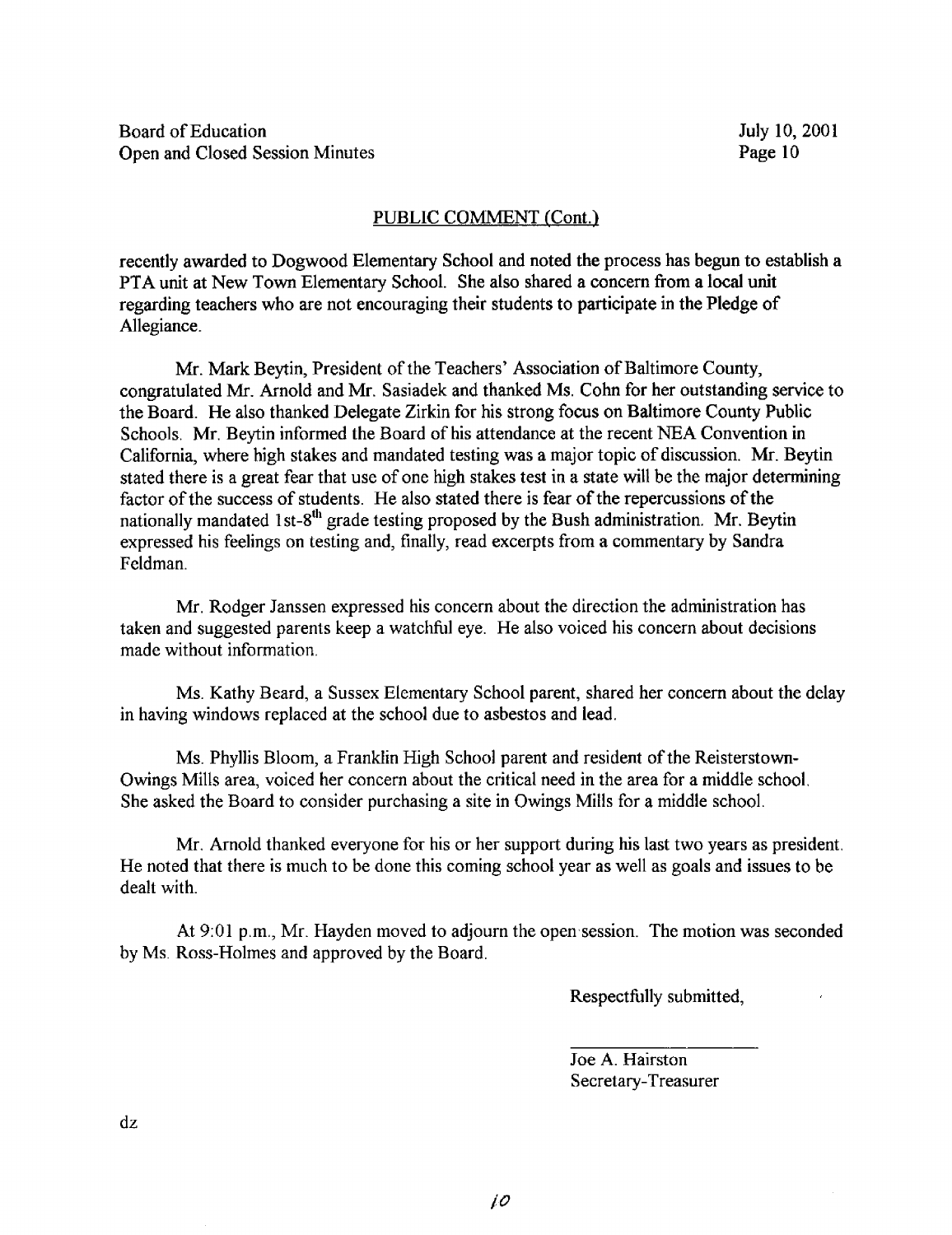# REPORT OF THE WORK SESSION OF THE BOARD OF EDUCATION OF BALTIMORE COUNTY, MARYLAND

Wednesday, July 11, 2001

President Donald L. Arnold called the work session to order at 6:40 p.m. In addition to Mr. Arnold, the following Board members were in attendance: Ms. Erica A. Cohn, Ms. Phyllis E. Ettinger, Dr. Warren C. Hayman, Ms. Jean M. H. Jung, Mr. Michael P. Kennedy, Mr. James R. Sasiadek, Mr. Sanford V. Teplitzky, and Mr. James E. Walker. In addition, Dr. Joe A. Hairston, Superintendent of Schools; staff members; members of various civic, employee, and community groups were present as was the media.

Mr. Arnold reminded Board members to contact Mrs. Zepp by Friday regarding their attendance at an October conference .

Mr. Hayden entered the room at 6:42 p.m.

Dr. Hairston stated tonight's presentation would provide an overview of the central office restructuring and operating organization . He also stated the presentation would demonstrate services and how the model will be implemented this year. Dr. Hairston noted that tonight's presentation reflects a \$1 .5 million savings for the school system.

Ms. Ross-Holmes entered the room at 6:48 p.m.

Ms. Johns' presentation included a visual of the service model for schools. She emphasized that this is not a reporting structure. Ms. Johns noted that principals are the heart of the organization. They report directly to the Executive Directors of Schools. The model shows that any principal may seek support or advice from the Superintendent.

Mr. Hayden noted that in the service model presented, it appears that only the Superintendent has access to the Board of Education. He pointed out that all employees should have access to the Board. Dr. Hayman disagreed. He stated the public should have access to the Board, and school system employees should have access to the Superintendent rather than the Board. Mr. Teplitzky stated it is important for the public to understand the role of Board members so people know if it's appropriate to come to them with concerns. Ms. Ettinger noted that a free flow of information in both directions is important, and one of the keys to that is appropriate access to the Board, especially by the public. The model shows the Superintendent as the Board's only employee, and this needs to be clear to the public.

Mr. Haines emphasized that the service model is about student achievement; it is <sup>a</sup> way of organizing functional operation so that the vision can be delivered . He confirmed that this model has nothing to do with the Board's interaction with the public . Mr. Haines stated services could be obtained from <sup>a</sup> number of locations . We must identify those people who are not working in the most efficient and effective manner and help them become more efficient, thus allowing schools to spend more time on education. Mr. Haines stated we must identify the needs of students, staff, the leadership, and how the needs support student achievement .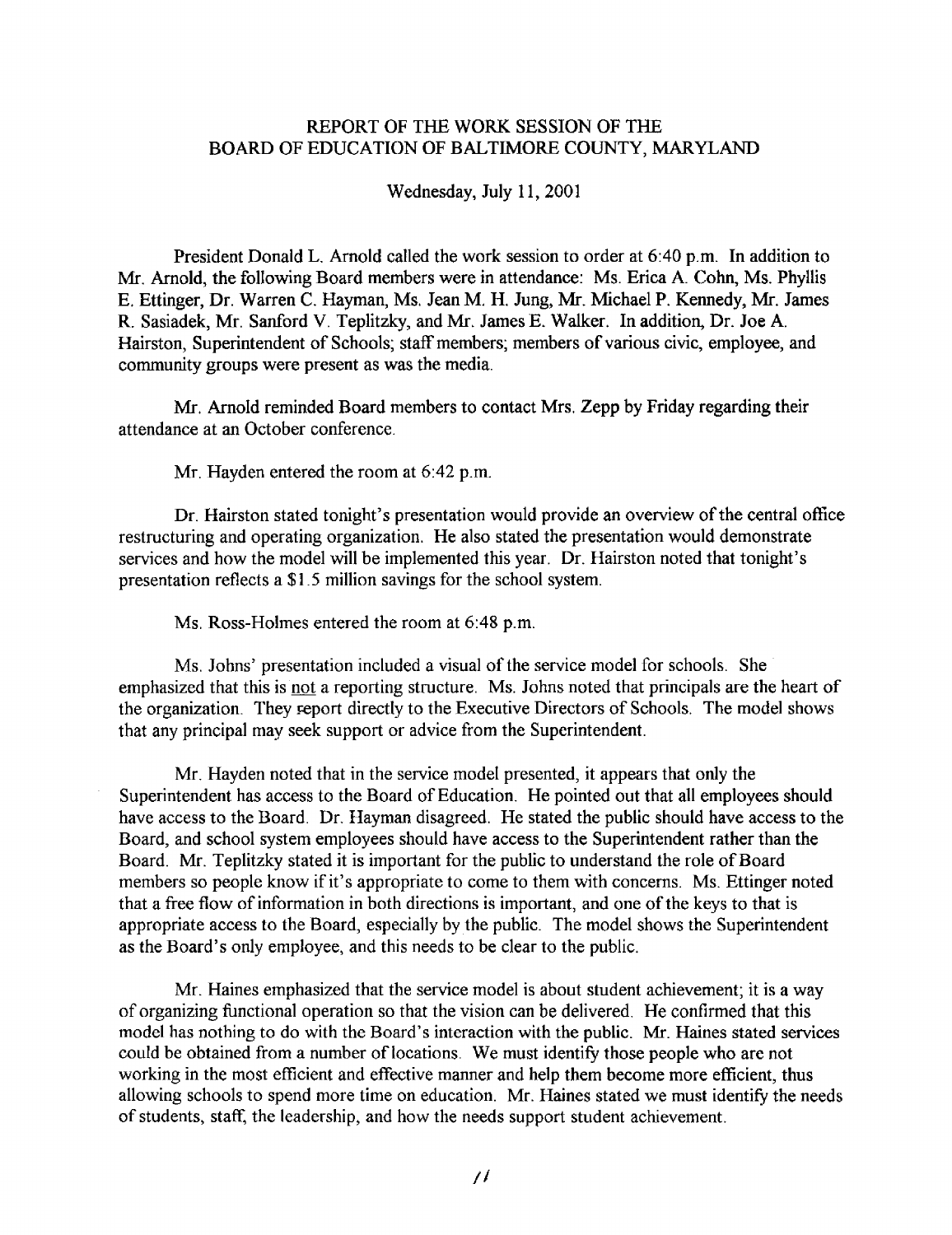Report of the Work Session  $-$  Page 2

Dr. Hayman noted that everyone has a role with respect to accountability. He also suggested that the term "student achievement" be defined and perhaps expanded to go beyond students' achievement on tests.

Mr. Teplitzky noted in the area of shared accountability, the issue of clearly defined expectations and the uniform communication of those expectations to the public should be included.

Ms. Johns reviewed the reporting structure for her area of responsibility, Curriculum and Instruction. She provided a brief overview of the responsibilities of Elementary Programs, Secondary Programs, Special Programs, Assessment, Education Channel, and Student Support Services.

Ms. Jung asked for clarification about the role and responsibility of the Middle School Improvement Director. Ms. Johns responded that the director will work with the Executive Directors of Elementary, Secondary, and PreK-12 Programs. This person will also look at the middle school program to establish a task force to see how we can make the program better .

In response to questions raised by Ms. Ettinger and Ms. Cohn with regard to <sup>a</sup> smooth transition between elementary and secondary levels and ensuring students enrolled in special programs are equally prepared, Dr. Hairston emphasized the primary function of the Executive Directors of Schools will be to monitor the performance and resources in the schools.

Mr . Sasiadek stated he would be looking to Ms. Johns as Deputy Superintendent to ensure key people in Curriculum and Instruction are working together. Ms. Johns stated that is part of her role and responsibility. She noted that she will meet regularly with her Executive Directors, and at those meetings issues can be identified and teams can be set up to work together.

Mr. Teplitzky inquired as to where the system is with regard to delivering services to schools with an understaffed work force, i.e. social workers, psychologists, counselors. Ms. Johns indicated that Dr. Mohler is currently looking at one concept with respect to psychologists, and we also need to look at how we are doing business. Dr. Mohler stated that his department is working with Assessment to rate each school using a number of factors. The neediest schools will be identified and it will then determine how existing resources can be deployed to assist them. Dr. Mohler is developing <sup>a</sup> comprehensive Student Support Services model that will impact student achievement. Mr. Teplitzky voiced his hope that part of this model will bring to the attention of central office the successes in our system so they can be shared with schools that are struggling.

Ms . Ettinger shared her concern about the movement of the IST Facilitator to Psychological Services, noting that it is an instructional support model. Dr. Kidder, Coordinator of Psychological Services, explained she had concerns about the future and generalization of this program. Psychological Services wants to focus on IST so it can be in a position where the program can be generalized to a number of schools . Dr. Mohler added his department is looking at the IST program so it can be strengthened. The department is also looking at 504 programs to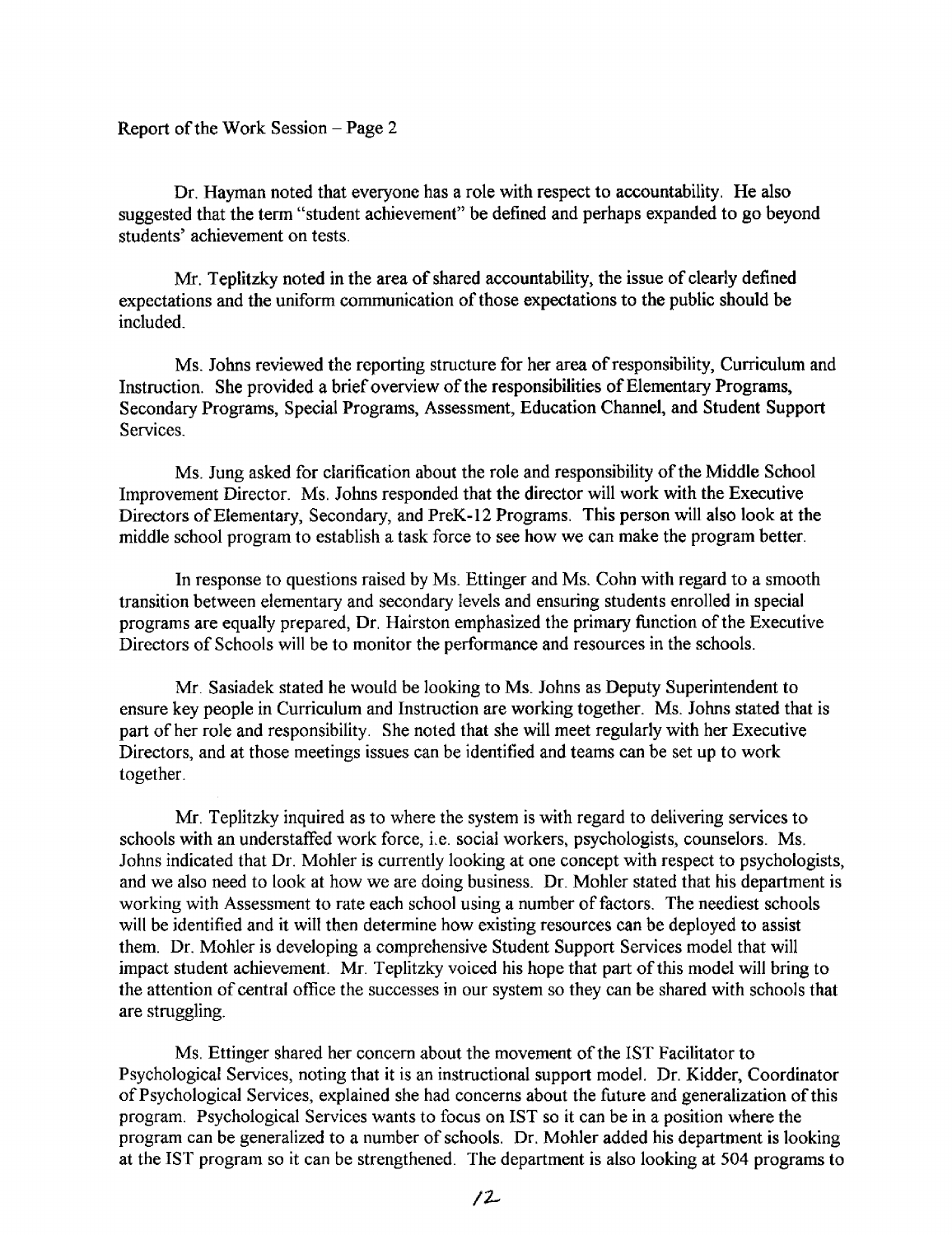Report of the Work Session  $-$  Page 3

make sure they are being implemented, monitored, assessed, and evaluated in the manner they should.

Dr. Hayman suggested the coordination of services so there is no duplication.

Ms. Ettinger suggested we look at various program delivery models being used. She also stated we must use existing resources well before asking for more. Ms. Ettinger also expressed concern about the role of guidance counselors. She stated their time needs to be guarded so it is not used in inappropriate ways.

Ms. McMahon provided a brief overview of the Department of Elementary Programs and the service model for that area.

Mr. Kennedy, Ms. Cohn, and Ms. Ettinger expressed concern that no one from the curricular offices would be involved in the supervision/evaluation of teachers. Ms. Johns stated that it is expected that central office staff will be in the schools, but they will provide support rather than supervision.

Mr. Hayden left the room at 9:00 p.m.

Ms. Ettinger shared her concern that content expertise be available to teachers, department chairs, and administrators to make certain we are delivering <sup>a</sup> written curriculum. Ms. Cohn stated that principals should be encouraged to seek support from instructional services .

In response to <sup>a</sup> question by Ms. Ettinger, Ms. Collins, Executive Director of Secondary Programs, described the involvement of the curricular offices in the selection of people to fill department chair positions.

Ms. Jung communicated the importance of placing emphasis on curriculum writing, support to teachers, and the learning that takes place in the early grades (pre-kindergarten, kindergarten, and first grade) . She also echoed the concerns expressed by Mr. Kennedy and Ms. Ettinger with respect to curricular offices being involved in teacher evaluation.

Ms. Ettinger voiced her hope that the arts programs would not be negatively impacted because of its placement under Elementary Programs. As a supporter of the arts, she would like to see the arts sustained and strengthened.

Mr. Arnold announced that due to the late hour, the discussion on the reorganization would continue on a date to be announced. At that time, Special Education and Professional Development will make their presentations.